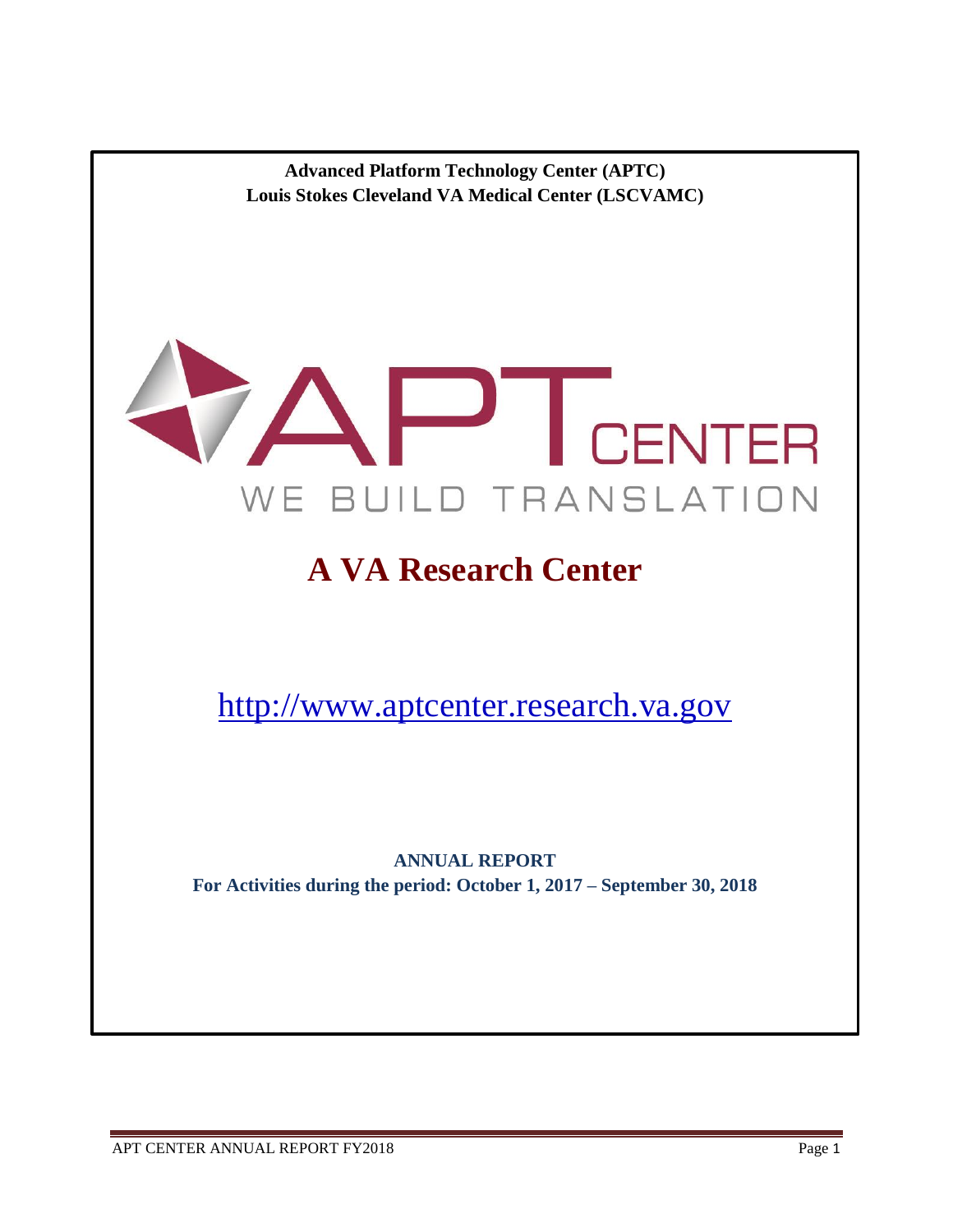# **NARRATIVE SUMMARY KEY IMPACTS**

### **1. Microfluidic artificial lung research progresses and VA Secretary takes notice**



VA Researchers are building a 3D-printed, wearable, microfluidic artificial lung that will be compatible with living tissue and is capable of short- and long-term respiratory support. The system is designed to reduce suffering and improve quality of life for Veterans with end stage lung disease who currently have no other treatment option. An article on the progress of the lung was featured in VA Research Currents in August and has been covered by numerous media outlets that have been shared to Facebook over 500 times, along with a news story viewed over 2,200

times on Facebook. This project was also mentioned by VA Secretary Robert Wilkie during his statement before the Senate Veterans Affairs Committee. Core Investigator Joseph Potkay, PhD, is the lead scientist behind this technology. Dr. Potkay received a National Institutes of Health (NIH) R21 grant earlier this year to develop a control system for the lung, and a NIH R01 titled *Human-Scale Microfluidic Artificial Lung* will be awarded in 2019. *Photo credit: Brian Hayes*

#### **2. VA interdepartmental collaboration and APTC pilot funding enables US patent approval**



Companionship and social isolation influence not only the quality of life among older people, but impact physical and mental health and subsequent use of health services. These issues are particularly important to aging and increasingly isolated Veterans in rural areas. Development of a wearable, bio-social sensor system to measure social data in older persons was funded by the APTC's pilot program and patented in May (US 9,968,296 B2). The system is designed to assess biological, behavioral, social, and physical environmental data, as well as examine their interactive roles and relative importance. This was a collaboration

between Associate Investigator Kiju Lee, PhD, and LSCVAMC's Innette Sarduy, Associate Director, Patient Care/Nurse Executive; Patria Gerardo, MD and Elizabeth Noelker, Medical Director and Chief Nurse (respectively), VA Community Living Center. Dr. Lee plans to explore NIH programs that suit further exploration of this technology and user studies.

### **3. VA wound healing research featured on the cover of** *Journal of Clinical Investi***gation**

The March cover of The Journal of Clinical Investigation (JCI) featured an article titled *Factor XII and uPAR Upregulate Neutrophil Functions to Influence Wound Healing*. This article describes a novel signaling pathway in neutrophils that involves coagulation Factor XII and its receptor uPAR, and their effect on neutrophil priming and sterile inflammation. These findings identify the FXII/uPAR axis as a driver of neutrophil-mediated inflammation, highlighting a potential target for inflammatory disease and inhibiting wound healing. Excessive or persistent neutrophil activity at wound sites contributes to the development of chronic, nonhealing wounds. This study found the

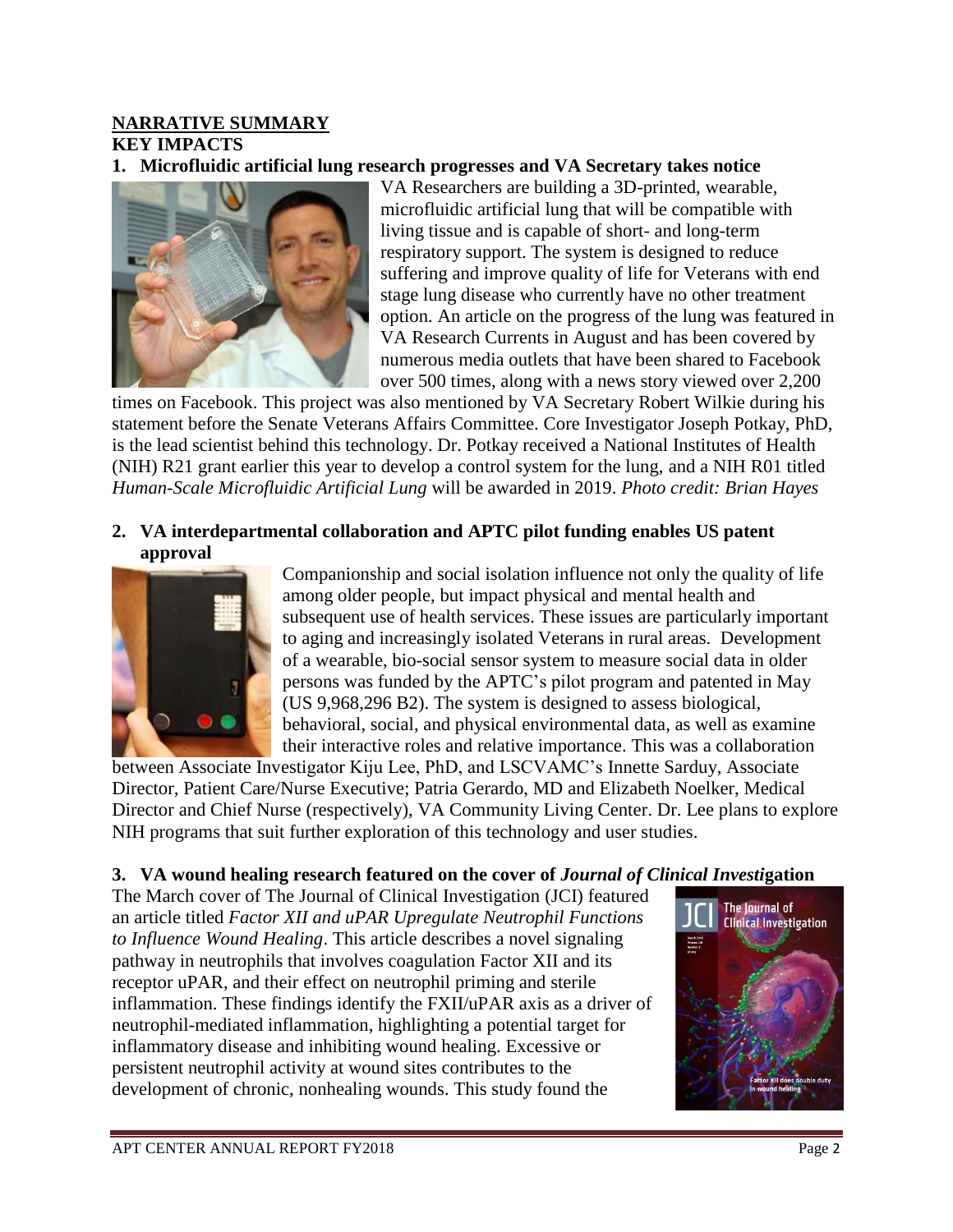FXII/uPAR/pAkt2 axis in neutrophils, which promotes cell activation and leads to impaired wound healing. Wound preventative measures are a critical need for Veterans, specifically the large population of spinal cord injury patients and wheelchair users. Associate Investigators, Evi Stavrou, MD and Umut Gurkan, PhD, along with international and national collaborators, authored the breakthrough article that has been viewed almost 8,300 times on JCI and Pubmed Central. *Image credit: Erika Woodrum*



### **4. New method to restore natural sensation in patients with prosthetic arms**

Science Translational Medicine (STM) published an article detailing a successfully engineered sense of complex hand movement in subjects with upper limb amputations. The team vibrated their reinnervated skin and muscles to elicit the illusion of movement. The vibrations, essentially, "turned on" specific neural pathways and allowed subjects to feel as if their fingers and hands were moving and that they were an integrated part of their own body, improving spatial awareness and fine motor control without having to visually monitor the prostheses. This breakthrough may enhance the ability of Veterans with limb loss to

control advanced upper limb prostheses, enable independence in activities of daily living, and improve quality of life. The article, titled *Illusory Movement Perception Improves Motor Control for Prosthetic Hands*, has been highlighted in 57 popular press articles and viewed over 19,000 times on the STM website. The research team, led by Core Investigator Paul Marasco, PhD, is exploring ways to expand these techniques to lower limb amputees or those with conditions that inhibit movement sensation such as stroke. They are also working to package the system into a prosthesis for longer-term, daily applications. *Image credit: Paul Marasco*

### **5. Home-use of a neurally-connected sensory prosthesis**

In the first known study of how amputees use advanced sensory-enabled prostheses outside the laboratory, subjects reported a greater sense of psychosocial well-being and used a sensory-enabled hand more regularly and for longer periods of time compared to traditional prostheses. This breakthrough home-use trial, published in Scientific Reports and titled *Home Use of a Neural-connected Sensory Prosthesis Provides the Functional and Psychosocial Experience of Having a Hand Again*, asserts that sensory feedback achieved by directly interfacing to the peripheral sensory nerves, fundamentally changed how upper limb amputees perceived and interacted with their prosthesis, "transforming it from a sporadically used tool into a readily



and frequently used 'hand.'" This project, currently funded by DARPA and a VA RR&D Merit Review, is led by Core Investigator Dustin Tyler, PhD, has also been covered extensively by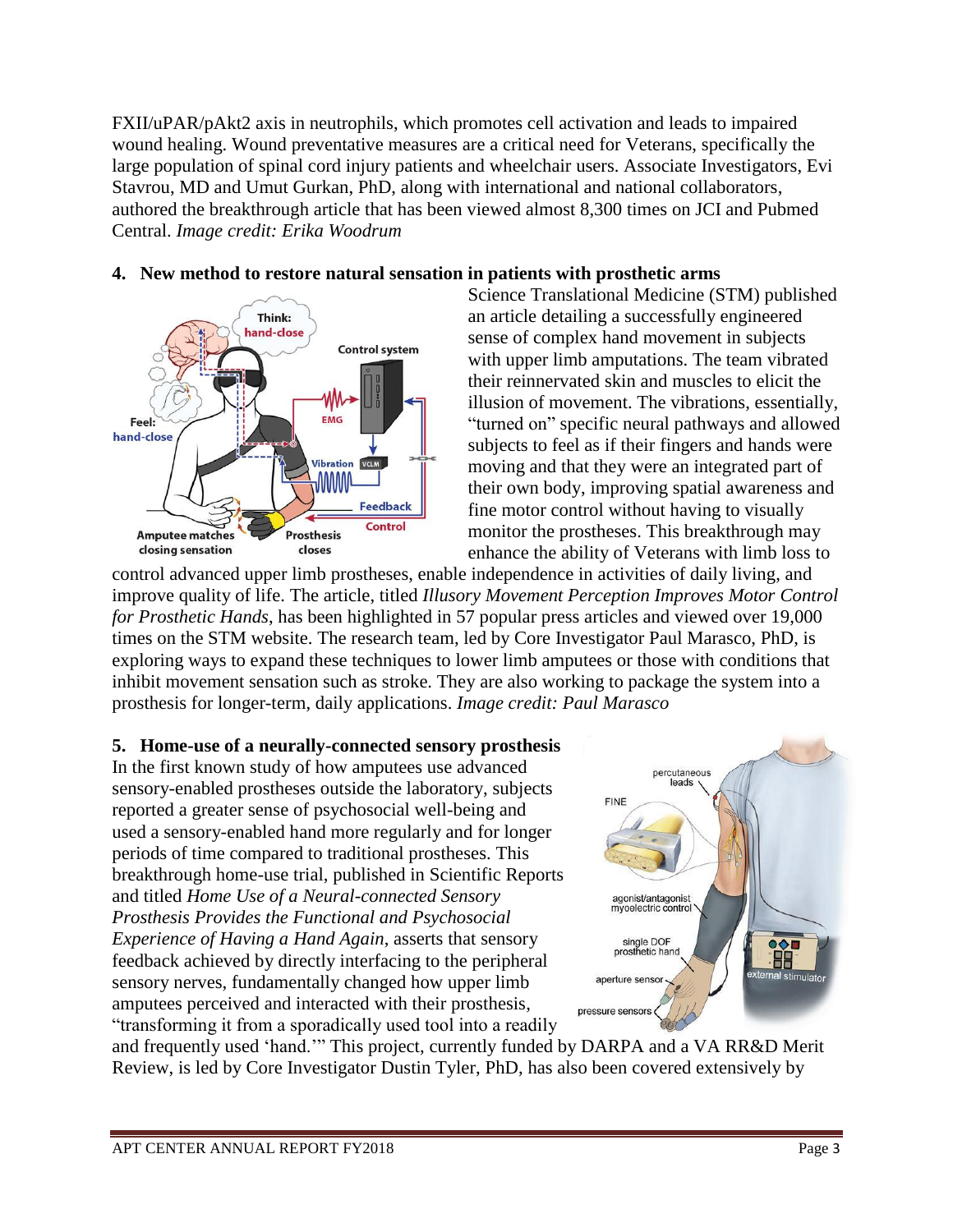several national media outlets (e.g., Eurasia Review, Science Daily, and Technology Networks). *Image credit: Cleveland FES Center*

## **6. Insights and advancements from a stimulation-driven cycling competition**



An article published in the Journal of NeuroEngineering and Rehabilitation (JNER), titled *Setting the Pace: Insights and Advancements Gained While Preparing for an FES Bike Race*, details the challenges of adapting and combining research and commercial technologies, as well as the human component, of competing in an international competition for stimulation-driven cycling after paraplegia. The article has close to 1,000 views

on the JNER's website and was included in an article collection in the journal called *Advances and challenges in the user evaluation and application of robotic assistive technologies: Insights from the first Cybathlon*. Lessons learned and articulated in the publication are now the basis for developing a new service line for disabled Veterans to take advantage of the health benefits of this unique exercise and recreational modality. The APTC's "Team Cleveland", led by Executive Director Ronald Triolo, PhD, won the gold medal in the bike race at the 2016 Cybathlon and are planning to compete in the 2020 competition.

### **KEY SERVICES**

### **1. APTC participates in the first RR&D Roadshow at PVA**

APTC personnel participated in the first Rehabilitation R&D Service Roadshow at the Paralyzed Veterans of America (PVA) Healthcare Summit + Expo in Dallas, TX. The annual PVA Summit provides the state of the art research, and emerging science, for individuals with spinal cord injury/disease, MS, and ALS. Core Investigator Kath Bogie, D.Phil and biomedical engineer Joseph Lerchbacker demonstrated the technology for preventing deep tissue injury (i.e., pressure sores) and promoting skin and tissue health that they are developing. The PVA Summit provided an opportunity to speak with the multidisciplinary attendees and showcase Health Monitoring & Maintenance technologies, including the modular seat cushion with *SquishINS*, the Smart Modular Adaptive Electrotherapy Delivery System (*SmartMAEDS*) electroceutical bandage, and Footplate Pressure and Positioning Sensor System (FoPPS). Summit attendees completed feedback surveys and there was outreach to some of the exhibitors.

### **2. Core Investigator co-chairs inaugural Gordon Research Conference**

The inaugural Gordon Research Conference (GRC) on Neuroelectronic Interfaces challenged the international field to turn back to the drawing board of basic materials research armed with emerging fundamental neurosciences knowledge to bring together a multi-disciplinary team of leading experts in cellular neuroscience, brain pathology, neuro-technology, and materials science in order to discuss and eventually solve or discard the obstacles to a chronically useful and reliable neural interface. This biennial event surpassed the expectation of Co-Chair and APTC Core Investigator Jeff Capadona, PhD, as well as the GRC organization itself. The participation goal was exceeded by 80%, attendees were from 6 continents (50% domestic), and the large number of sponsors provided the opportunity for 2 networking events per day, a group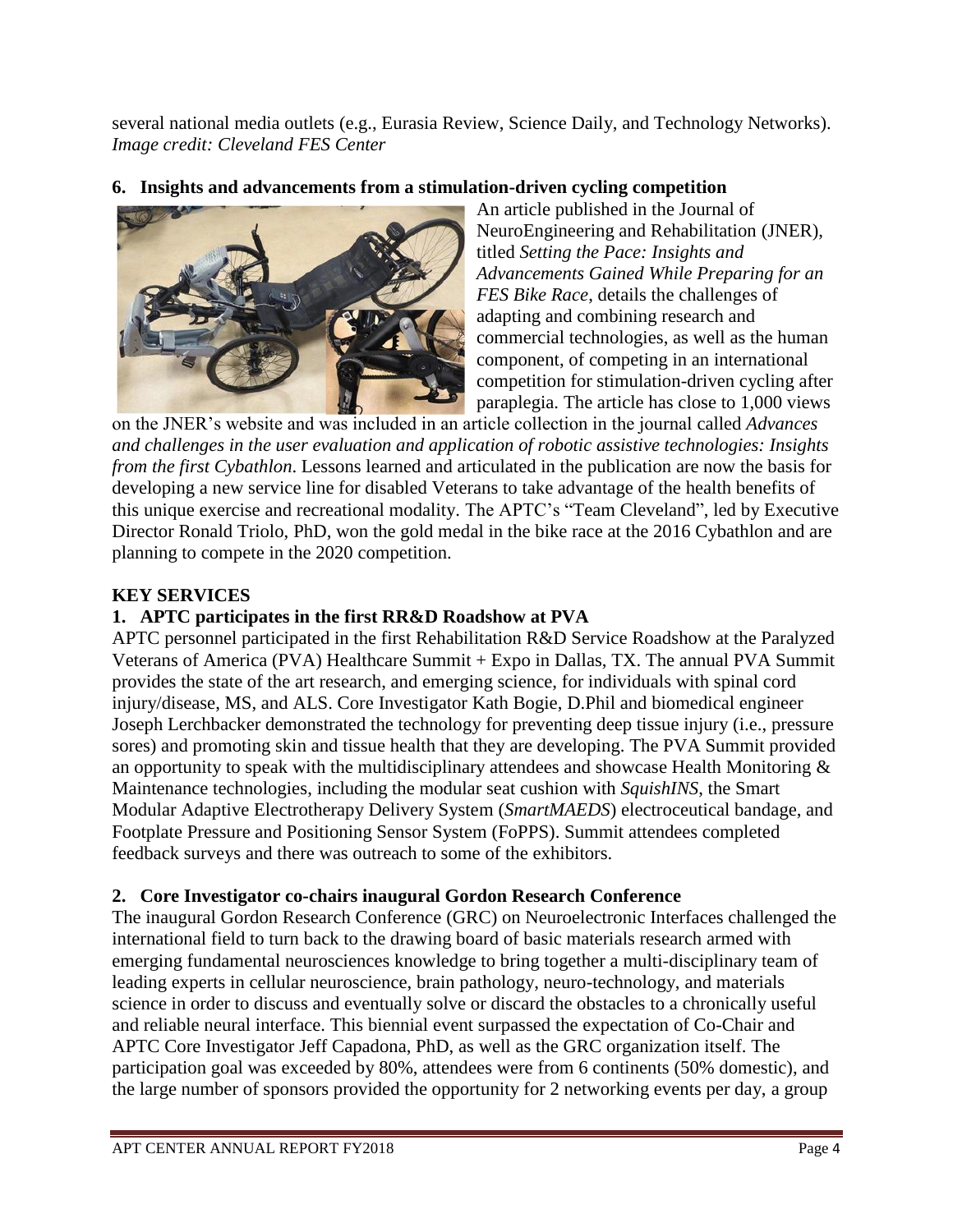trip to NASA, and full registration for all speakers, discussion leaders, graduate students, and post-docs, as well as assistant professors presenting a poster.

# **3. APTC engages LSCVAMC in workshop for nonprofit** *RePlay for Kids*

Twenty-seven investigators and staff from the APTC and LSCVAMC volunteered at a workshop held by *RePlay for Kids*, a nonprofit organization for the repair of therapeutic toys and assistive technologies for children with disabilities. At the workshop, volunteers were shown how to adapt mainstream, battery-powered toys with external switches so that children with physical and developmental disabilities could enjoy them. There are plans to make this an annual event and involve disabled Veterans. APTC Executive Director Ronald Triolo, PhD has been on the Board of Directors for *RePlay* since May 2001, and was elected Board Chair in 2018.

# **4. APTC participates in outreach and education activities in the community**

The *Mean Green STEM Machine* is a program designed to expose Cleveland students in grades 2-7 to a variety of Science, Technology, Engineering and Math (STEM) topics, build awareness of career opportunities in STEM, and introduce them to diverse STEM practitioners. The program is operated in partnership with the Cleveland Public Library and collaborates with the Gelfand STEM Center at CWRU and an array of partners from the greater northeastern Ohio scientific community. APTC Biomedical Engineer Breanne Christie serves as one of three program coordinators who organize 16 sessions a year (with 20 students per session).

# **5. New appointments and invitations for APTC Investigators**

Core Investigator, Kath Bogie, PhD, was invited to join Rehabilitation Engineering and Assistive Technology Society of North America (RESNA) Standards Committee on Wheelchair and Related Seating (WRS) (ISO/TC 173/SC 1/WG 11 Wheelchair seating standards development) working group on Heat and Water Vapor Transfer. The invitation noted that a new ISO standard had been in draft format for some time, but was stalled due to issues with the equipment. Dr. Bogie's work in an article titled *Development of a Sitting MicroEnvironment Simulator for Wheelchair Cushion Assessment*, published in the Journal of Tissue Viability, has been recognized as leading to possible solutions to advance this standard.

Core Investigator, Margot Damaser, PhD, has been appointed to the Field Advisory Committee (FAC) of the Office of Research Oversight (ORO) as the representative for VA Institutional Animal Care and Use Committees (IACUC). Dr. Damaser has been chair of the IACUC at LSCVAMC for over 10 years, and her experience and dedication to research and animal welfare were instrumental to this appointment.

Affiliate Investigator, Musa Audu, PhD, was invited to serve as a member of the NIH Biomedical Computing and Health Informatics (BCHI) Study Section. Members are selected based on their demonstrated competence and achievement in their scientific discipline as evidenced by the quality of research accomplishments, publications in scientific journals, and other significant scientific activities, achievements and honors.

### **6. Core Investigators contribute to journals and conferences in varying roles**

APTC Core Investigators contribute their time and expertise as editors (5) and on editorial boards (11) for 13 journals, and to 11 conferences as co-chair (1), organizing committees (4), abstract reviewers (3), session chairs (3), program committee (3), and on conference editorial board (1).